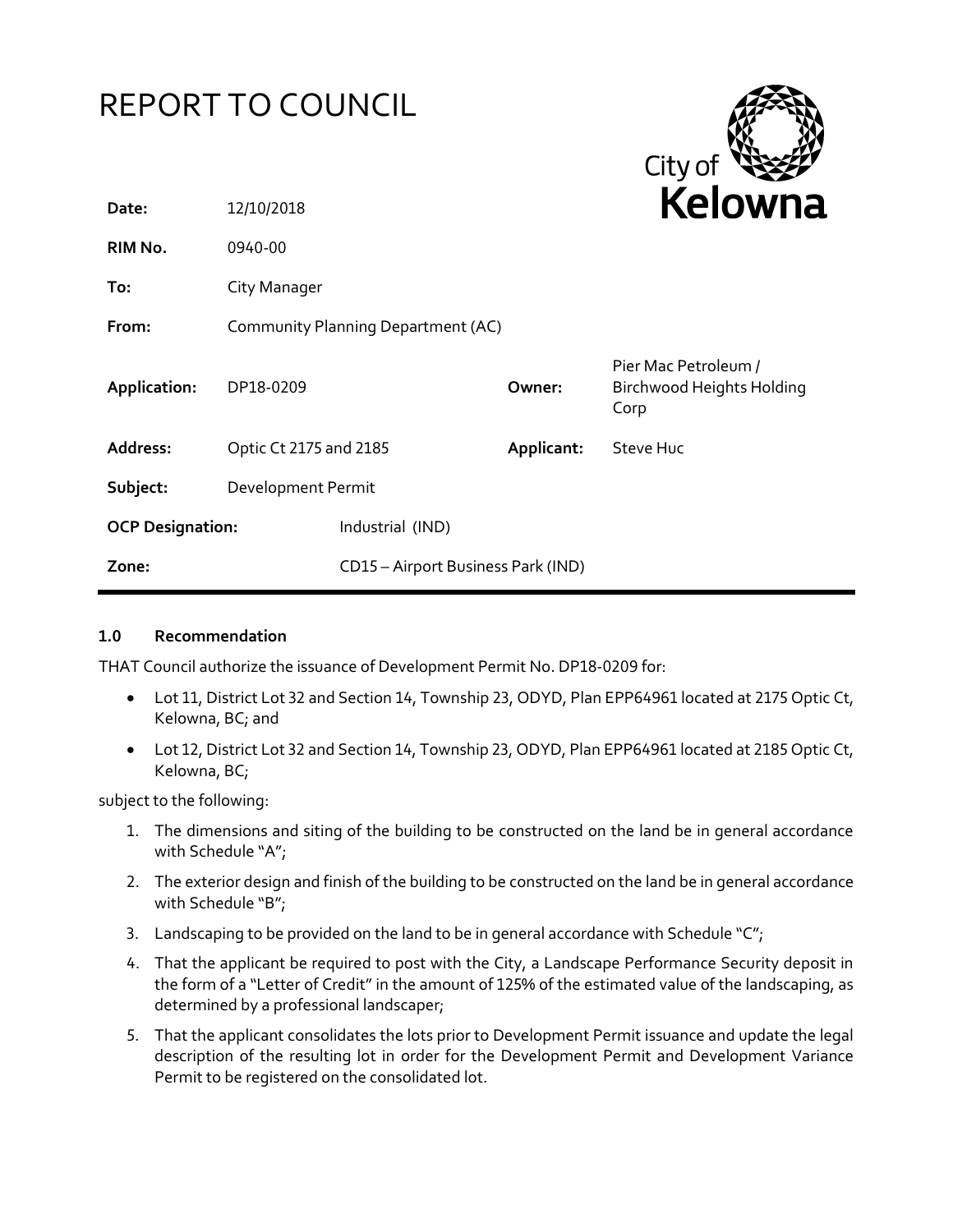AND THAT the Development Permit is issued subsequent to the outstanding conditions set out in Attachment "A" attached to the Report from the Community Planning Department dated May 7<sup>th</sup> 2018;

AND THAT the applicant be required to complete the above noted conditions of Council's approval of the Development Permit application in order for the permit to be issued;

AND FURTHER THAT the Development Permit be valid for two (2) years from the date of Council approval, with no opportunity to extend.

## **2.0 Purpose**

To review the Form & Character Development Permit of a three building industrial development.

#### **3.0 Community Planning**

Staff are recommending support for the proposed Development Permit due to the proposal's consistency with the majority of the Official Community Plan's (OCP) urban design guidelines. Overall, the form and character of these industrial buildings is in keeping with the high tech industrial – business park vision as adopted within the Zoning Bylaw and confirmed in the OCP. The proposed industrial development is meant to service one industrial tenant Vitalis. The development consists of three buildings and does not require any variances. The retaining walls along the highway elevation are relatively large but Staff worked with the applicant to reduce the height of these as much as possible without burying completely the western building and without drastically affecting neighbouring lots. The buildings are an over height two storey structure in order to meet the needs of the tenant but fit well within the massing and height envelope of the CD15 zone. The orientation of the buildings work well with the sloping topography. The construction material is site cast tilt panel construction which results in a durable and substantial appearance. The building design is modern with flat roofs. The colours and materials of the development are in conformance with the neighbouring Pier Mac industrial buildings. The landscape design meets the requirements of the CD15 zone including the minimum 20% coniferous tree species requirement.

#### **Subject Property Map:** Optic Ct 2175 and 2185

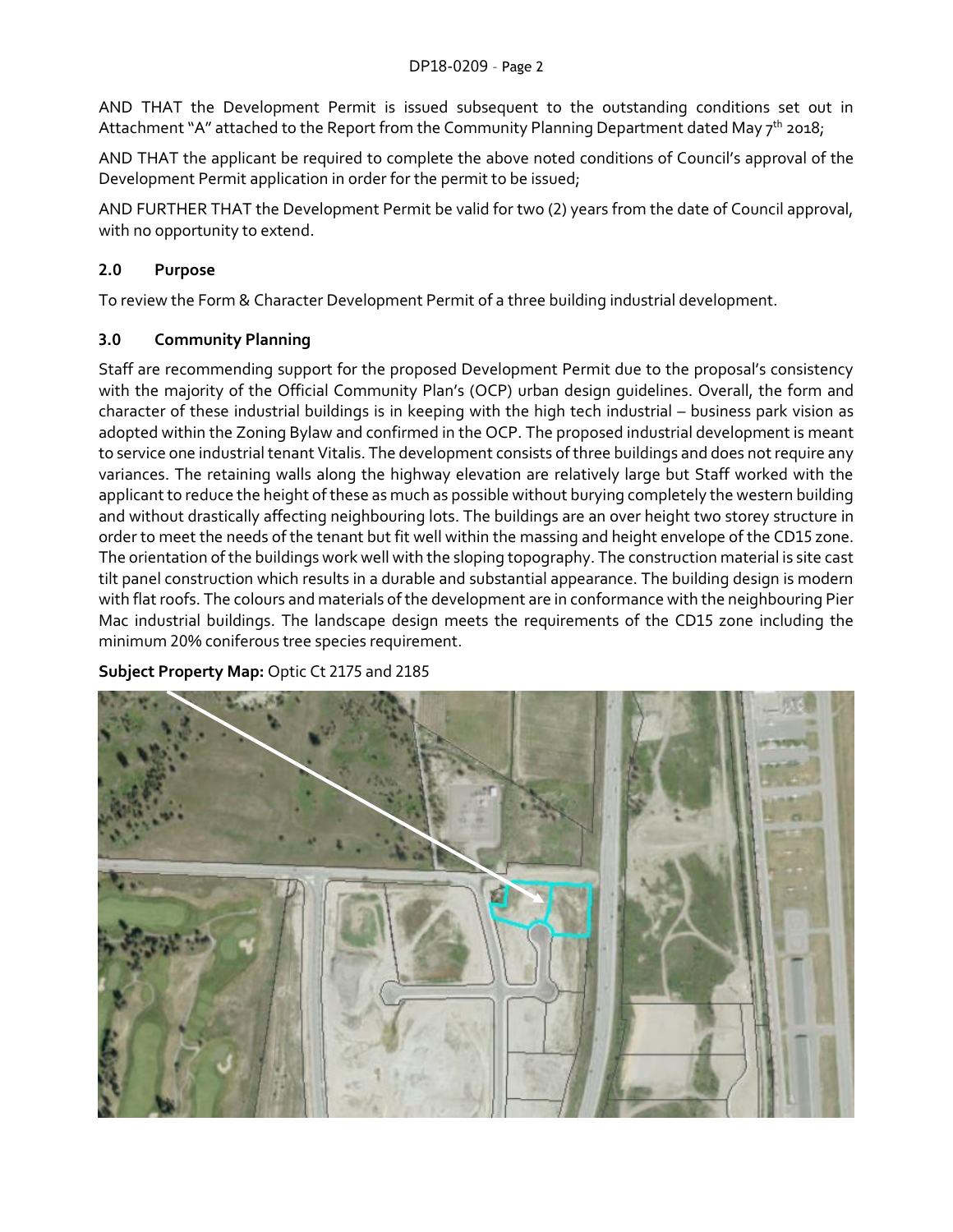#### 3.1 Zoning Analysis Table

| <b>Zoning Analysis Table</b>              |                                                                   |                                                                                         |  |
|-------------------------------------------|-------------------------------------------------------------------|-----------------------------------------------------------------------------------------|--|
| <b>CRITERIA</b>                           | <b>CD15 ZONE REQUIREMENTS</b>                                     | <b>PROPOSAL</b>                                                                         |  |
| <b>Development Regulations</b>            |                                                                   |                                                                                         |  |
| Height                                    | 18.0 m / 4 storeys                                                | 8 m / 2 storeys                                                                         |  |
| Front Yard (Optic Ct)                     | 6.0 <sub>m</sub>                                                  | 6.0 <sub>m</sub>                                                                        |  |
| Side Yard (Hwy 97)                        | 7.0 <sub>m</sub>                                                  | 7.0 <sub>m</sub>                                                                        |  |
| Side Yard (Pier Mac)                      | 4.5 <sub>m</sub>                                                  | 4.5m                                                                                    |  |
| Rear Setback (Lochrem)                    | 4.5m                                                              | 4.5 <sub>m</sub>                                                                        |  |
| Site coverage of buildings                | n/a                                                               | 43.64%                                                                                  |  |
| <b>FAR</b>                                | $1.5$ Max                                                         | 0.54                                                                                    |  |
|                                           | <b>Parking Regulations</b>                                        |                                                                                         |  |
| <b>Minimum Parking</b><br>Requirements    | 87 stalls                                                         | 87 stalls                                                                               |  |
| Minimum Bicycle Parking                   | 8 class 1<br>23 class 2                                           | 8 class 1<br>23 class 2                                                                 |  |
| Minimum Loading spaces                    | 2 spaces                                                          | >2 spaces                                                                               |  |
| Ratio of Parking Stalls                   | Full size: 50% Min<br>Medium Size: 40% Max<br>Small Size: 10% Max | Full size: 61% (64 stalls)<br>Medium Size: 30% (26 stalls)<br>Small Size: 9% (8 stalls) |  |
| Minimum Drive Aisle<br>Width              | 7.0 <sub>m</sub>                                                  | 7.0 <sub>m</sub>                                                                        |  |
| <b>Other Regulations</b>                  |                                                                   |                                                                                         |  |
| Landscape Buffer                          | 3.0 <sub>m</sub>                                                  | >3.0 m                                                                                  |  |
| Minimum Percentage of<br>coniferous trees | 20%                                                               | 20%                                                                                     |  |
| <b>Primary Building Facades</b>           | Min 30% glazing or other relief                                   | >30% glazing or other relief                                                            |  |
|                                           |                                                                   |                                                                                         |  |

#### **4.0 Current Development Policies**

4.1 Kelowna Official Community Plan (OCP)

#### **DEVELOPMENT PERMIT GUIDELINES**

Consideration has been given to the following guidelines as identified in Section 14.A. of the City of Kelowna Official Community Plan relating to Comprehensive Development Permit Areas:

| COMPREHENSIVE DEVELOPMENT PERMIT AREA                                                                        | <b>YES</b> | <b>NO</b> | N/A |
|--------------------------------------------------------------------------------------------------------------|------------|-----------|-----|
| <b>Authenticity and Regional Expression</b>                                                                  |            |           |     |
| Do landscaping and building form convey a character that is distinct to Kelowna<br>and the Central Okanagan? |            |           |     |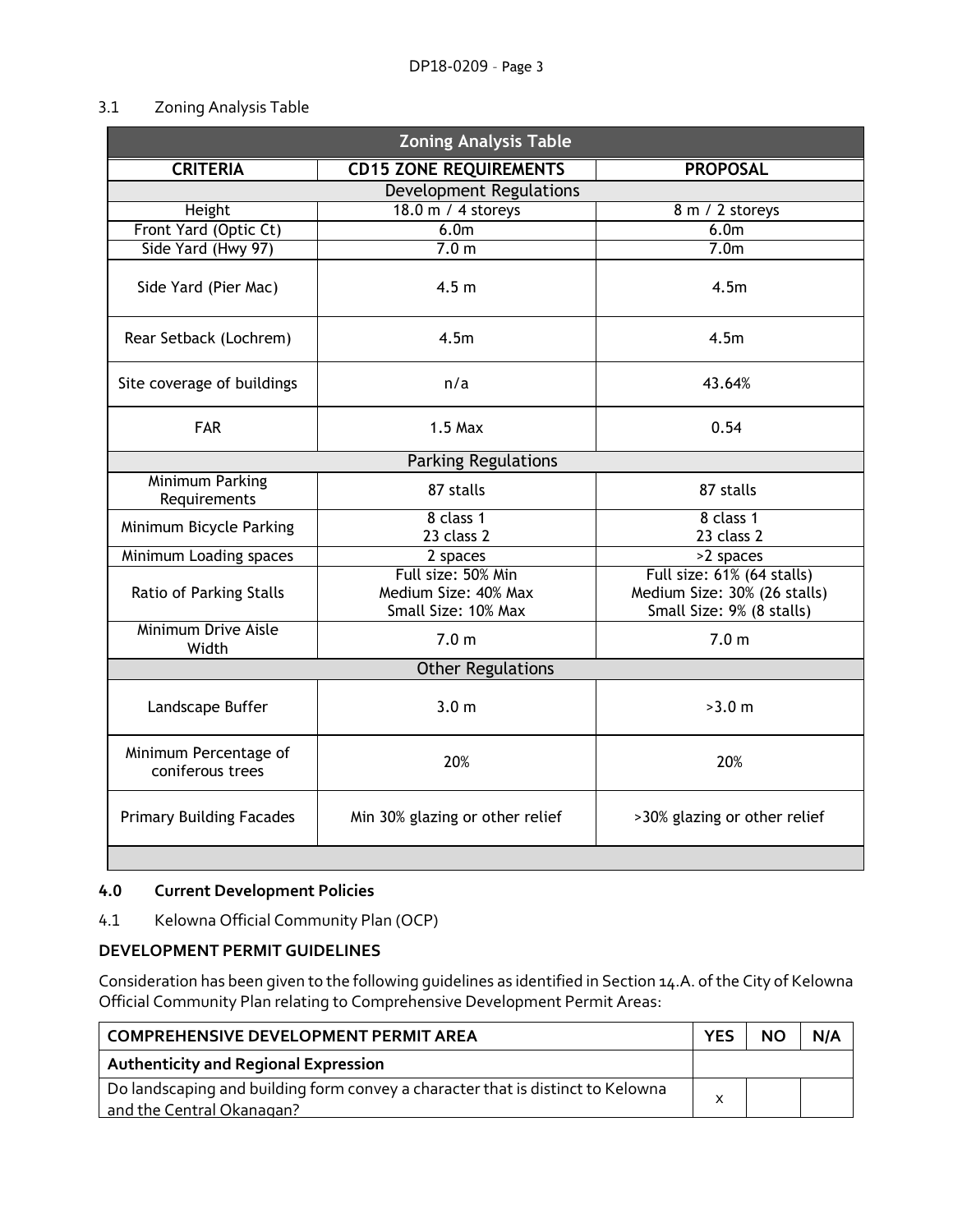## DP18-0209 – Page 4

| <b>COMPREHENSIVE DEVELOPMENT PERMIT AREA</b>                                                                                   | <b>YES</b> | <b>NO</b> | N/A |
|--------------------------------------------------------------------------------------------------------------------------------|------------|-----------|-----|
| Are materials in keeping with the character of the region?                                                                     | X          |           |     |
| Are colours used common in the region's natural landscape?                                                                     | X          |           |     |
| Does the design provide for a transition between the indoors and outdoors?                                                     | X          |           |     |
| Context                                                                                                                        |            |           |     |
| Does the proposal maintain the established or envisioned architectural character<br>of the neighbourhood?                      | X          |           |     |
| Does interim development consider neighbouring properties designated for more<br>intensive development?                        | X          |           |     |
| Are façade treatments facing residential areas attractive and context sensitive?                                               |            |           | Χ   |
| Are architectural elements aligned from one building to the next?                                                              | X          |           |     |
| For exterior changes, is the original character of the building respected and<br>enhanced?                                     |            |           | X   |
| Is the design unique without visually dominating neighbouring buildings?                                                       | X          |           |     |
| For developments with multiple buildings, is there a sense of architectural unity<br>and cohesiveness?                         | X          |           |     |
| <b>Relationship to the Street</b>                                                                                              |            |           |     |
| Do buildings create the desired streetscape rhythm?                                                                            | x          |           |     |
| Are parkade entrances located at grade?                                                                                        |            |           | X   |
| For buildings with multiple street frontages, is equal emphasis given to each<br>frontage?                                     | X          |           |     |
| <b>Massing and Height</b>                                                                                                      |            |           |     |
| Does the design mitigate the actual and perceived mass of buildings?                                                           | X          |           |     |
| Does the height consider shading and view impacts for neighbouring properties<br>and transition to less intensive areas?       | x          |           |     |
| <b>Human Scale</b>                                                                                                             |            |           |     |
| Are architectural elements scaled for pedestrians?                                                                             | Χ          |           |     |
| Are façades articulated with indentations and projections?                                                                     | X          |           |     |
| Are top, middle and bottom building elements distinguished?                                                                    | Χ          |           |     |
| Do proposed buildings have an identifiable base, middle and top?                                                               | X          |           |     |
| Are building facades designed with a balance of vertical and horizontal<br>proportions?                                        | X          |           |     |
| Are horizontal glazed areas divided into vertically proportioned windows<br>separated by mullions or building structures?      | X          |           |     |
| Does the design incorporate roof overhangs and the use of awnings, louvers,<br>canopies and other window screening techniques? |            |           | х   |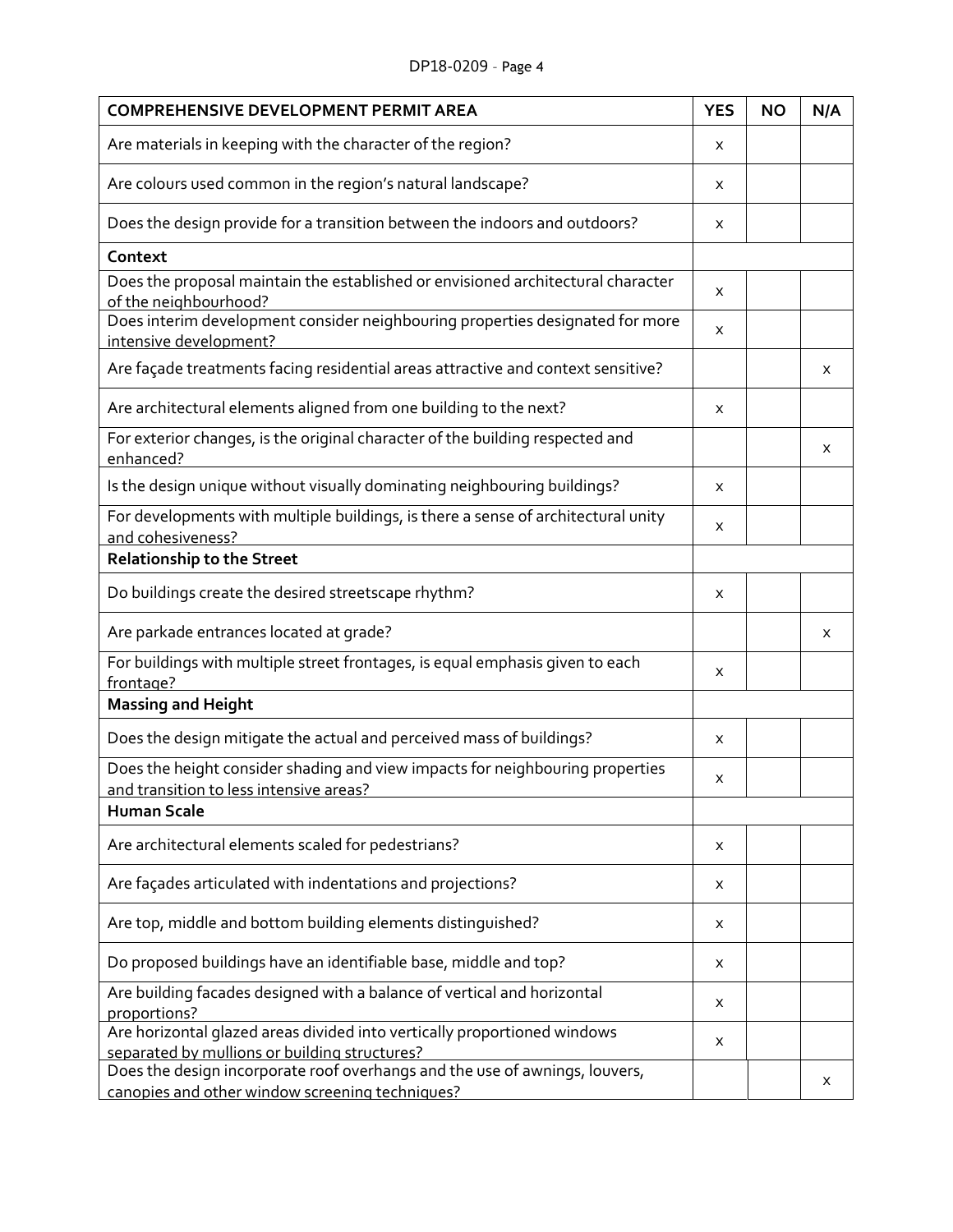| <b>COMPREHENSIVE DEVELOPMENT PERMIT AREA</b>                                                                                          |   | <b>NO</b> | N/A |
|---------------------------------------------------------------------------------------------------------------------------------------|---|-----------|-----|
| Is the visual impact of enclosed elevator shafts reduced through architectural                                                        |   |           | Χ   |
| treatments?<br><b>Exterior Elevations and Materials</b>                                                                               |   |           |     |
| Are buildings finished with materials that are natural, local, durable and                                                            | X |           |     |
| appropriate to the character of the development?                                                                                      |   |           |     |
| Are entrances visually prominent, accessible and recognizable?                                                                        | X |           |     |
| Are higher quality materials continued around building corners or edges that are<br>visible to the public?                            | X |           |     |
| Are a variety of materials used to create contrast, enhance the pedestrian<br>environment and reduce the apparent mass of a building? | X |           |     |
| Are elements other than colour used as the dominant feature of a building?                                                            | X |           |     |
| <b>Public and Private Open Space</b>                                                                                                  |   |           |     |
| Does public open space promote interaction and movement through the site?                                                             | X |           |     |
| Are public and private open spaces oriented to take advantage of and protect<br>from the elements?                                    | X |           |     |
| Is there an appropriate transition between public and private open spaces?                                                            | X |           |     |
| Are amenities such as benches, garbage receptacles, bicycle stands and                                                                |   |           | X   |
| community notice boards included on site?<br><b>Site Access</b>                                                                       |   |           |     |
| Is the safe and convenient movement of pedestrians prioritized?                                                                       |   |           | X   |
| Are alternative and active modes of transportation supported through the site<br>design?                                              |   |           | X   |
| Are identifiable and well-lit pathways provided to front entrances?                                                                   | X |           |     |
| Do paved surfaces provide visual interest?                                                                                            | X |           |     |
| Is parking located behind or inside buildings, or below grade?                                                                        | X |           |     |
| Are large expanses of parking separated by landscaping or buildings?                                                                  | X |           |     |
| Are vehicle and service accesses from lower order roads or lanes?                                                                     | X |           |     |
| Do vehicle and service accesses have minimal impact on the streetscape and<br>public views?                                           | Χ |           |     |
| Is visible and secure bicycle parking provided in new parking structures and<br>parking lots?                                         |   |           | Χ   |
| <b>Environmental Design and Green Building</b>                                                                                        |   |           |     |
| Does the proposal consider solar gain and exposure?                                                                                   |   |           | X   |
| Are green walls or shade trees incorporated in the design?                                                                            |   |           | Χ   |
| Does the site layout minimize stormwater runoff?                                                                                      |   |           | х   |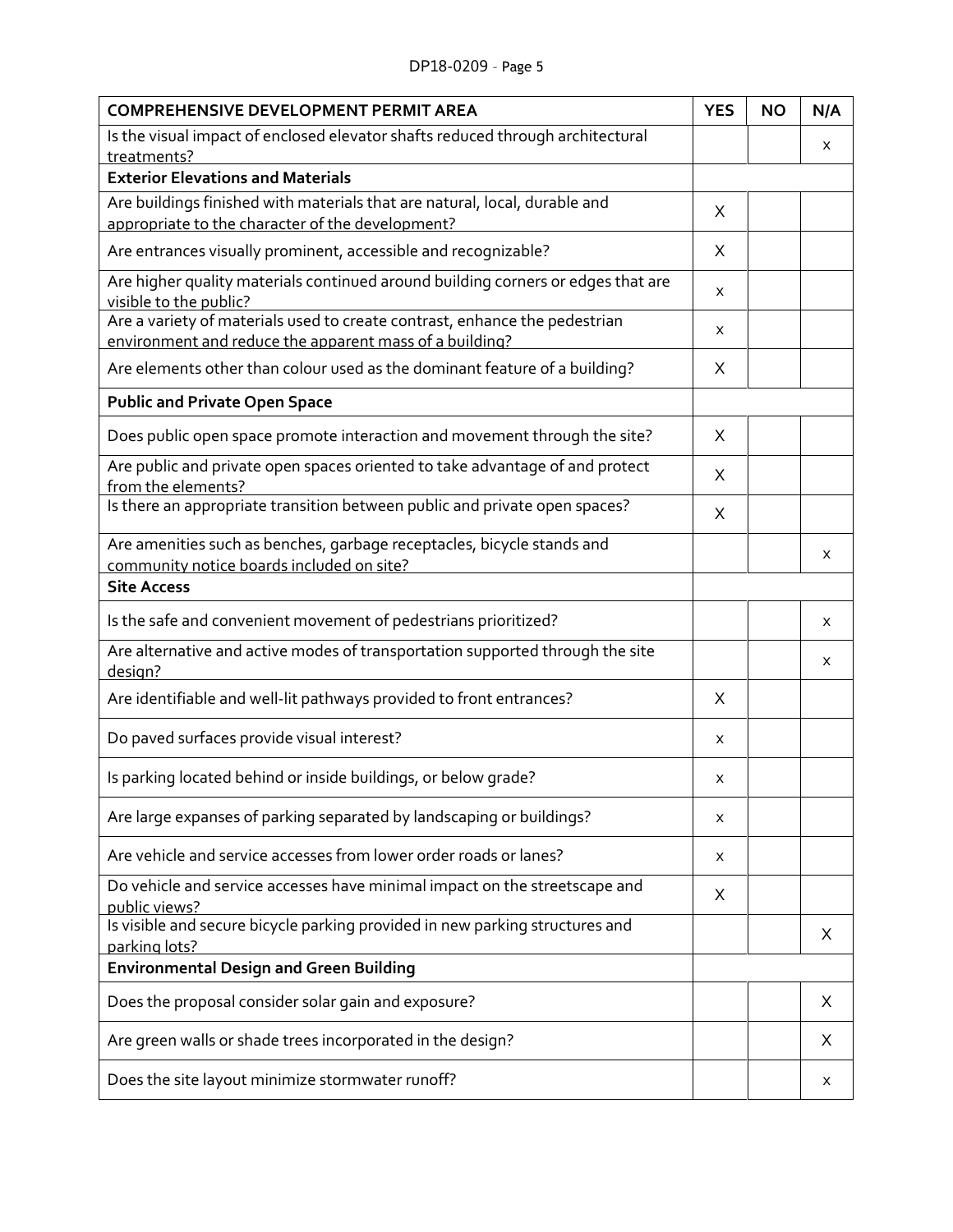#### DP18-0209 – Page 6

| <b>COMPREHENSIVE DEVELOPMENT PERMIT AREA</b>                                                                                                                                     | <b>YES</b> | <b>NO</b> | N/A |  |
|----------------------------------------------------------------------------------------------------------------------------------------------------------------------------------|------------|-----------|-----|--|
| Are sustainable construction methods and materials used in the project?                                                                                                          |            | unknown   |     |  |
| Are green building strategies incorporated into the design?                                                                                                                      |            | X         |     |  |
| Decks, Balconies, Rooftops and Common Outdoor Amenity Space                                                                                                                      |            |           |     |  |
| Are decks, balconies or common outdoor amenity spaces provided?                                                                                                                  |            |           | X   |  |
| Does hard and soft landscaping enhance the usability of decks, balconies and<br>outdoor amenity spaces?                                                                          |            |           | X   |  |
| Are large flat expanses of roof enhanced with texture, colour or landscaping<br>where they are visible from above or adjacent properties?                                        |            |           | Χ   |  |
| <b>Amenities, Ancillary Services and Utilities</b>                                                                                                                               |            |           |     |  |
| Are loading, garage, storage, utility and other ancillary services located away<br>from public view?                                                                             | X          |           |     |  |
| Are vents, mechanical rooms / equipment and elevator penthouses integrated<br>with the roof or screened with finishes compatible with the building's design?<br>Crime prevention |            |           | X   |  |
| Are CPTED practices as related to landscaping, siting, form and exterior design                                                                                                  |            |           |     |  |
| included in the design?                                                                                                                                                          |            |           | X   |  |
| Are building materials vandalism resistant?                                                                                                                                      |            | unknown   |     |  |
| <b>Universal Accessible Design</b>                                                                                                                                               |            |           |     |  |
| Is access for persons with disabilities integrated into the overall site plan and<br>clearly visible from the principal entrance?                                                | x          |           |     |  |
| Are the site layout, services and amenities easy to understand and navigate?                                                                                                     | x          |           |     |  |
| <b>Signs</b>                                                                                                                                                                     |            |           |     |  |
| Do signs contribute to the overall quality and character of the development?                                                                                                     | X          |           |     |  |
| Is signage design consistent with the appearance and scale of the building?                                                                                                      | X          |           |     |  |
| Are signs located and scaled to be easily read by pedestrians?                                                                                                                   | х          |           |     |  |
| For culturally significant buildings, is the signage inspired by historical influences?                                                                                          |            |           | X   |  |
| Lighting                                                                                                                                                                         |            |           |     |  |
| Does lighting enhance public safety?                                                                                                                                             | x          |           |     |  |
| Is "light trespass" onto adjacent residential areas minimized?                                                                                                                   |            |           | Χ   |  |
| Does lighting consider the effect on the façade, neighbouring buildings and open<br>spaces?                                                                                      |            |           | Χ   |  |
| Is suitably scaled pedestrian lighting provided?                                                                                                                                 |            |           | Χ   |  |
| Does exterior street lighting follow the International Dark Sky Model to limit light<br>pollution?                                                                               | X          |           |     |  |